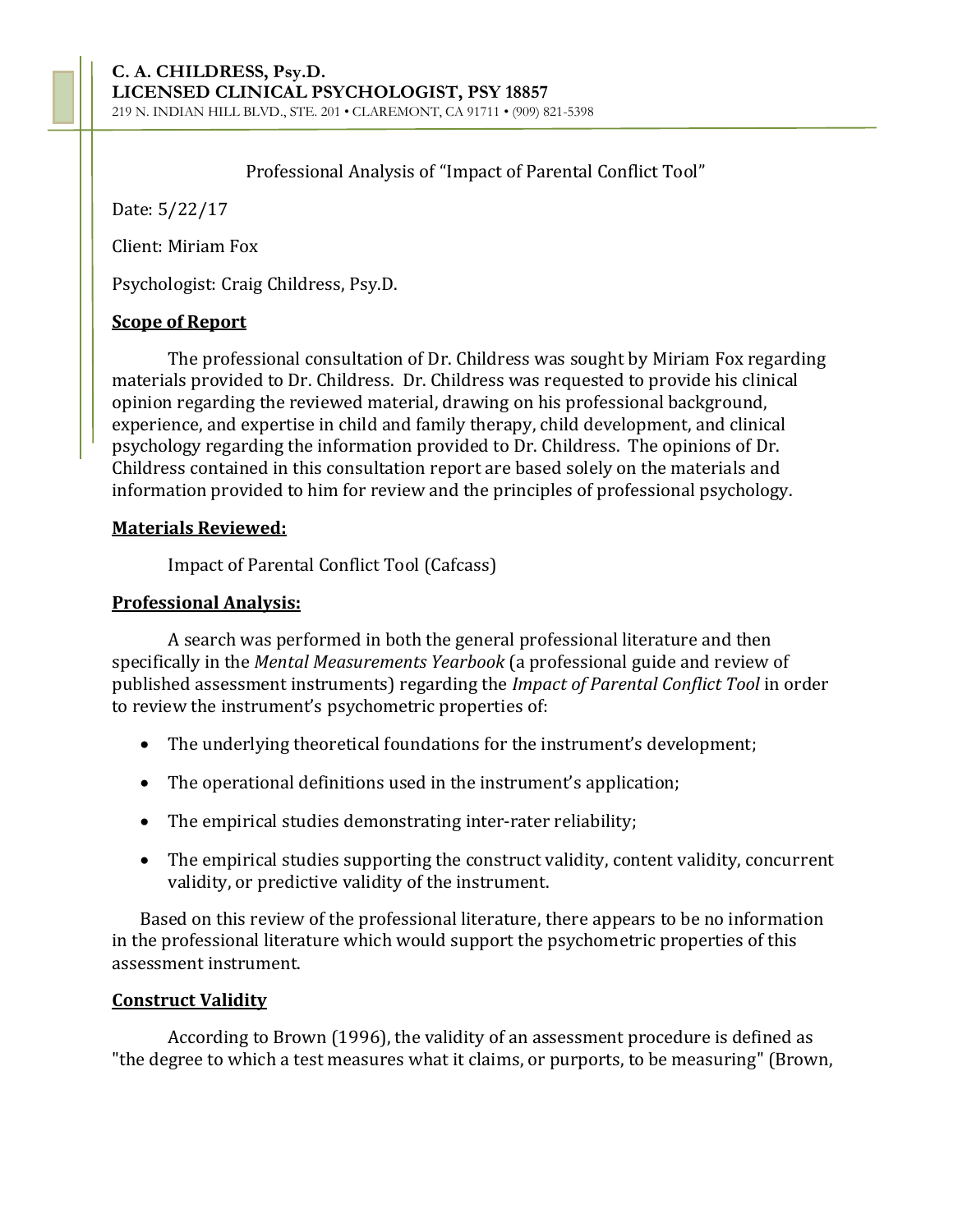1996, p. 231).<sup>1</sup> There are a variety of different types of validity that can be established for an assessment instrument or procedure, such as the ability of the assessment procedure to predict an outcome (predictive validity), the general agreement of professional opinion that the assessment questions adequately sample a domain (content validity), or the underlying theoretical foundations that support an assessment procedure (construct validity).<sup>2</sup>

Based upon the review of the *Impact of Parental Conflict Tool* and the principles and constructs of professional psychology, there does not appear to be any underlying foundational principles that were used in the development of the questions used in the *Impact of Parental Conflict Tool.* Instead, the questions appear to represent a haphazard set of questions without a clear rationale for why these specific questions are used. Neither is a cutoff score reported for determining clinical concern based on responses to this arbitrary set of questions, nor is a rationale provided for why such a cutoff score should be used (if one exists).

### **Construct Validity: Attachment-Based "Parental Alienation" (AB-PA)**

An attachment-based model for the family pathology traditionally called "parental alienation" in the popular culture specifies a set of three diagnostic indicators for the family pathology traditionally called "parental alienation," as well as providing the foundational rationale for the presence of these three definitive diagnostic indicators of AB-PA (Childress, 2015).<sup>3</sup>

The three diagnostic indicators of AB-PA are:

### **1.) Attachment System Suppression**

The attachment system NEVER spontaneously dysfunctions. The attachment system ONLY becomes dsysfunctional in response to pathogenic parenting (patho=pathology; genic=genesis, creation). Pathogenic parenting is the creation of significant pathology in the child through aberrant and distorted parenting practices.

### **2.) Narcissistic Personality Traits**

Five specific narcissistic personality traits are evidenced in the child's symptom display. These are the "psychological fingerprint" evidence of the psychological control of the child by a narcissistic or borderline personality parent. A parent cannot psychologically control a child without leaving "psychological fingerprint" evidence of the parent's control of the child in the child's symptom display.

 $\overline{a}$ <sup>1</sup> Brown, J. D. (1996). *Testing in language programs.* Upper Saddle River, NJ: Prentice Hall Regents.

<sup>2</sup> Drummond, R. J., & Jones, K. D. (2010). *Assessment procedures for counselors and helping professionals* (8th ed.). Boston, MA: Pearson.

<sup>3</sup> Childress, C.A. (2015). An attachment-based model of parental alienation: Foundations. Claremont, CA: Oaksong Press.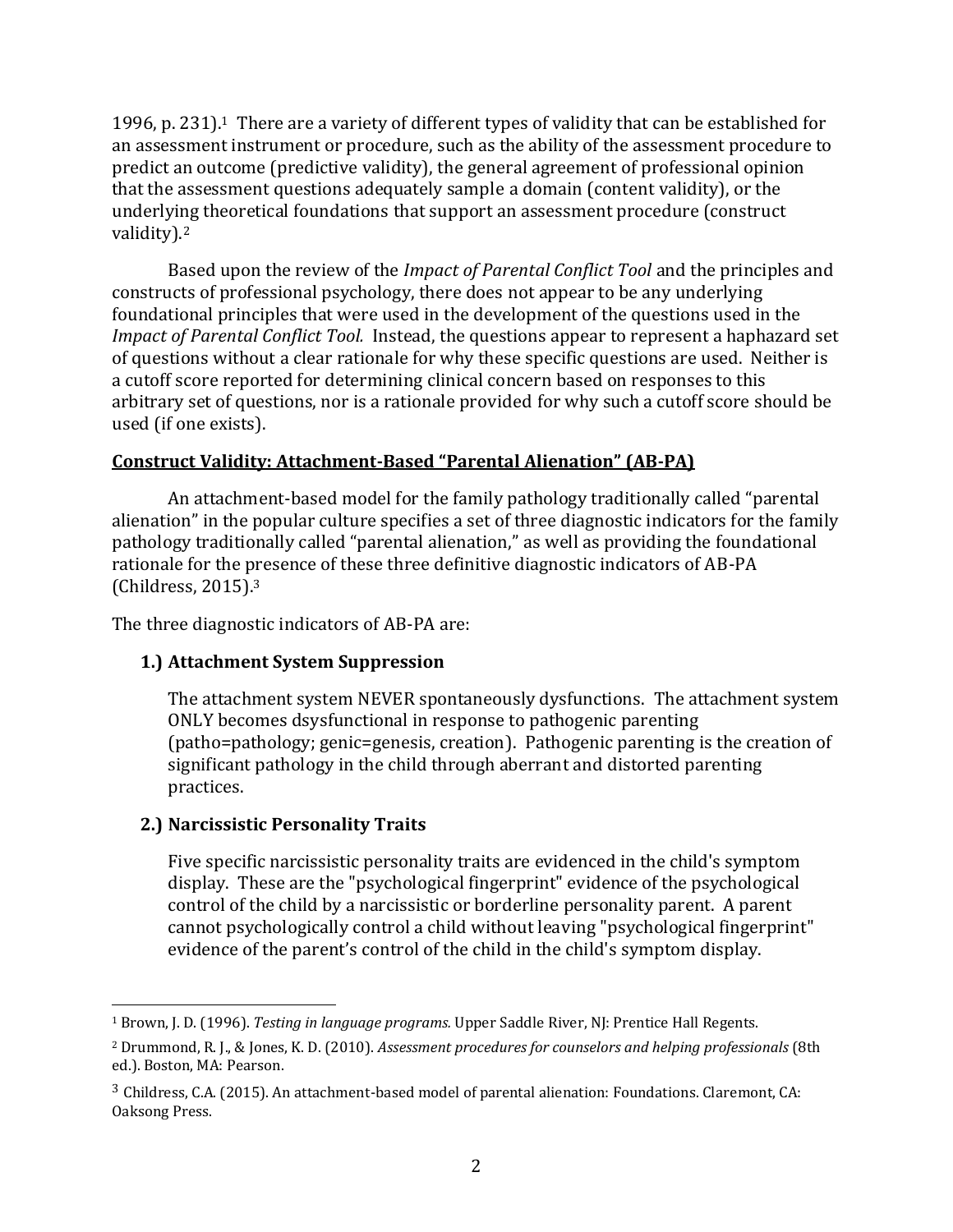### **3.) Encapsulated Persecutory Delusion**

The child evidences a fixed and false believe (a delusion) that the child is supposedly being "victimized" by the normal-range parenting of the targeted-rejected parent. This symptom represents the child being incorporated into a <u>false</u> trauma reenactment narrative of the narcissistic/(borderline) parent that is in the pattern: "abusive parent"/"victimized child"/"protective parent"

The presence of all three of these symptom indicators in the child's symptom display represents definitive diagnostic evidence for the pathology of AB-PA (attachmentbased "parental alienation") as defined and described in *Foundations* (Childress, 2015). No other pathology in all of mental health will produce this specific pattern of child symptoms other than AB-PA as described in *Foundations*.

### **Analysis of AB-PA and the "Impact of Parental Conflict Tool"**

The symptoms used in the *Impact of Parental Conflict Tool* identify some of the symptoms described in an attachment-based model of "parental alienation (AB-PA), but do so in an apparently haphazard approach that does not appear to represent a conceptual understanding for how and why these symptoms emerge from the pathology.

**Question 1:** The child describes one parent entirely negatively, the other entirely positively.

This symptom indicator appears to represent the psychological symptom of "splitting" (an extreme polarization of perception) that is associated with both narcissistic and borderline personality pathology. The evidence of "splitting" in the child's symptom display would be indicative of the psychological control of a child by a narcissistic and/or borderline personality parent.

**AB-PA:** This symptom corresponds to diagnostic indicator 2a-5 on the *Diagnostic Checklist for Pathogenic Parenting* (Appendix 1).

**Question 2:** The reasons given for the dislike of one parent may appear to be justified, but investigation shows them to be flimsy and exaggerated.

This symptom appears to represent the encapsulated persecutory delusion identified in AB-PA; i.e., the child evidences a fixed and false belief that is maintained despite contrary evidence that the child is being "victimized" by the normal-range parenting of the targeted parent.

**AB-PA:** This symptom corresponds to diagnostic indicator 3 on the *Diagnostic Checklist for Pathogenic Parenting*.

**Question 3:** The child proffers the opinion of wanting less contact with one parent in a way which requires little or no prompting.

This symptom appears to represent the suppression of child's attachment bonding motivations toward a normal-range and affectionally available parent.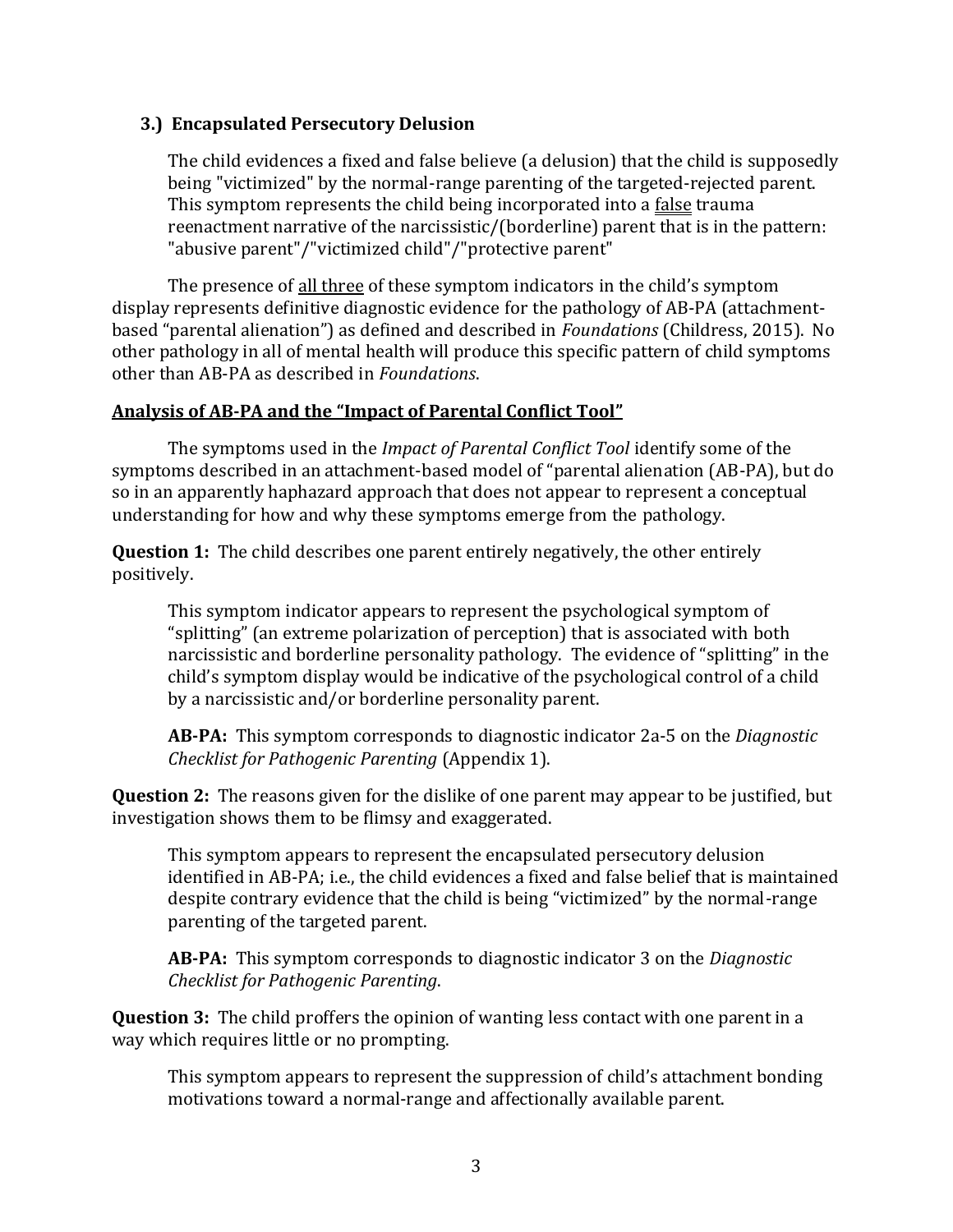**AB-PA:** This symptom corresponds to diagnostic indicator 1 on the *Diagnostic Checklist for Pathogenic Parenting*.

**Question 4:** The complaints have a quality of being rehearsed or practiced.

This is not a defined symptom in established professional psychology and would appear to be extremely difficult to objectively assess. This symptom indicator is likely to be highly prone to bias from the assessor since it is unclear how a "rehearsed or practiced" response can be reliably differentiated from an authentic response.

**AB-PA:** No corresponding symptom.

**Question 5:** The child seems to show little or no concern for the feelings of the parent being complained about.

This symptom appears to represent an absence of empathy that is associated with narcissistic personality pathology (DSM-5 diagnostic criterion 7). The absence of empathy in the child's symptom display would be indicative of the psychological control of a child by a narcissistic personality parent who represents the "primary case" for the absence of empathy being displayed toward the targeted-rejected parent.

**AB-PA:** This symptom corresponds to diagnostic indicator 2a-3 on the *Diagnostic Checklist for Pathogenic Parenting*.

**Question 6:** Comments are inappropriate in view of the child's age / developmental stage.

This is not a defined symptom of pathology in established professional psychology and would appear to be extremely difficult to assess. While there are developmental guidelines for stages of cognitive development (such as Piaget), these developmental stages would seemingly be difficult to apply in a specific case relative to specific comments made by the child about a parent. While a child in the developmental period of "concrete operational thinking" (ages 7-12 years old) who evidences "formal operational thinking" (adolescence through adulthood) may be unusually advanced in terms of cognitive thinking, no research evidence exists that this advanced cognitive development represents psychological control by a parent. This symptom indicator is also likely to be highly prone to bias from the assessor since it is unclear how a broad variation in child development should be measured relative to the child's "comments."

**AB-PA:** No corresponding symptom.

**Question 7:** The child's anxiety and reactive behaviour to the contact are disproportionate to the risk identified.

This symptom appears to represent the excessive anxiety sometimes associated with AB-PA in which the child's anxiety symptoms meet DSM-5 diagnostic criteria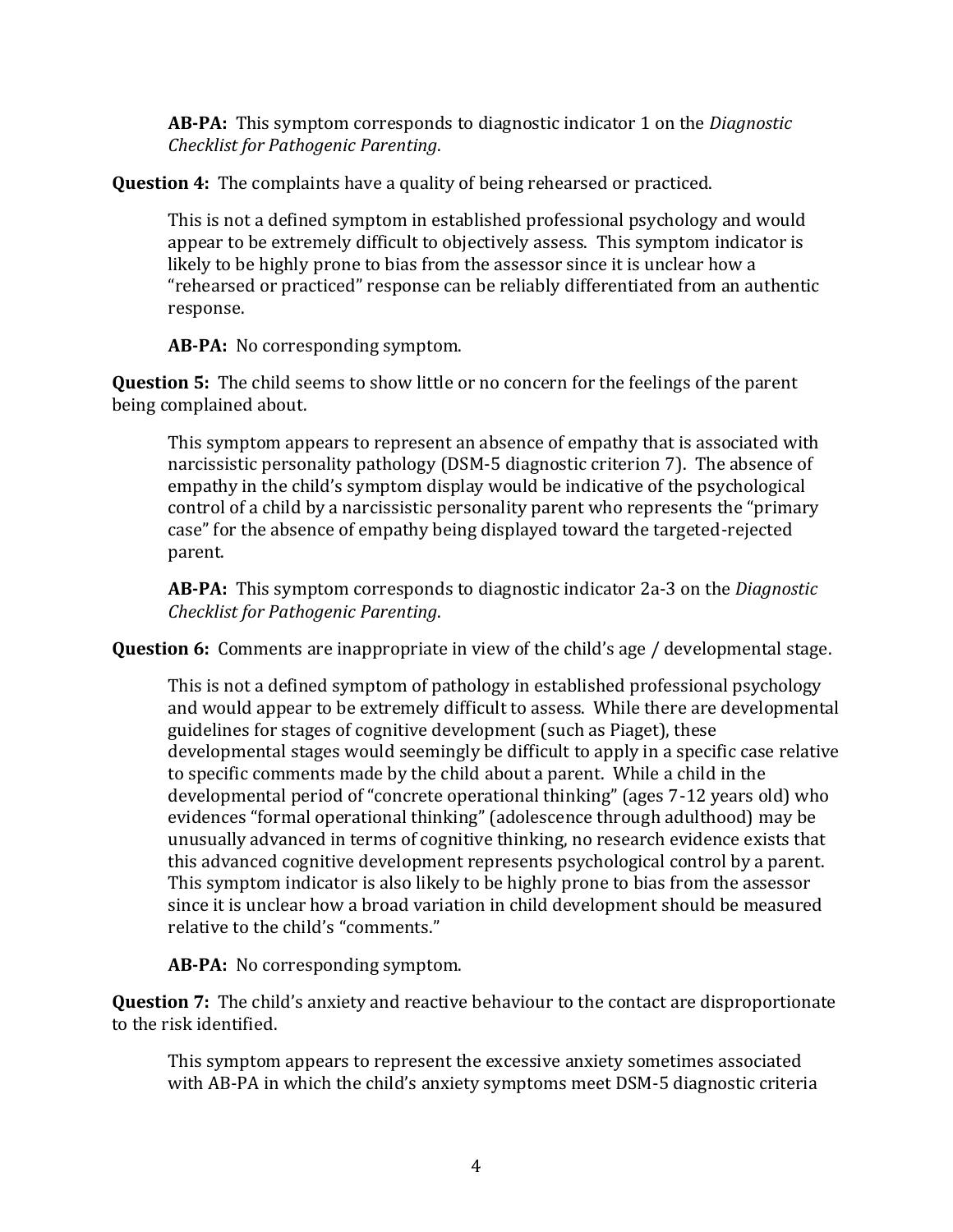for a Specific Phobia, but of the unrealistic and bizarre type of a "mother phobia" or "father phobia" (neither of which actually exist within forms of pathology).

**AB-PA:** This symptom corresponds to diagnostic indicator 2b on the *Diagnostic Checklist for Pathogenic Parenting* (which would provide a more precise symptom definition).

**Question 8:** Siblings provide a highly consistent responses when it is probable that due to age, position within the family, individual characteristics their wishes and feeling could be expected to differ.

This is not a defined symptom of pathology in established professional psychology and appears to be a bizarre symptom for any form of pathology. If people have a similar experience, then their descriptions are likely to be similar. Similarity in sibling perception is not a symptom of any established psychopathology. (Note: grammatical errors in sentence construction also suggest a degree of professional sloppiness that is of concern given the importance of the assessment).

This CAFCASS symptom may be trying to access the Shared Psychotic Disorder (DSM-IV TR) quality of the pathology (AB-PA diagnostic indicator 3) but is seemingly doing so in a strange and unreliable way. The DSM-IV Diagnostic Criteria for a Shared Psychotic Disorder (Appendix 2) identify that shared delusional beliefs can occur in "family situations in which the parent is the primary case and the children, sometimes to varying degrees, adopt the parent's delusional beliefs" (American Psychiatric Association, 2000, p. 333).<sup>4</sup>

**AB-PA:** No corresponding symptom.

**Question 9:** The rejected parent had a good relationship with the child prior to separation.

This is not a defined symptom of pathology in established professional psychology and would appear to be extremely difficult to assess. A prominent issue with assessing this question is whose report to believe if there are differing perceptions reported. In addition, change over time is not a symptom of any established psychopathology and change over time can be due to changing events and changing circumstances separate from parental influence on the child by an allied parent. Proximity of symptom development to a life change may provide some suggestive evidence of a possible causal linkage, but it is suggestive at best.

**AB-PA:** No corresponding symptom.

 $\overline{a}$ 

<sup>&</sup>lt;sup>4</sup> American Psychiatric Association. (2000). Diagnostic and statistical manual of mental disorders (Revised 4th ed.). Washington, DC: Author.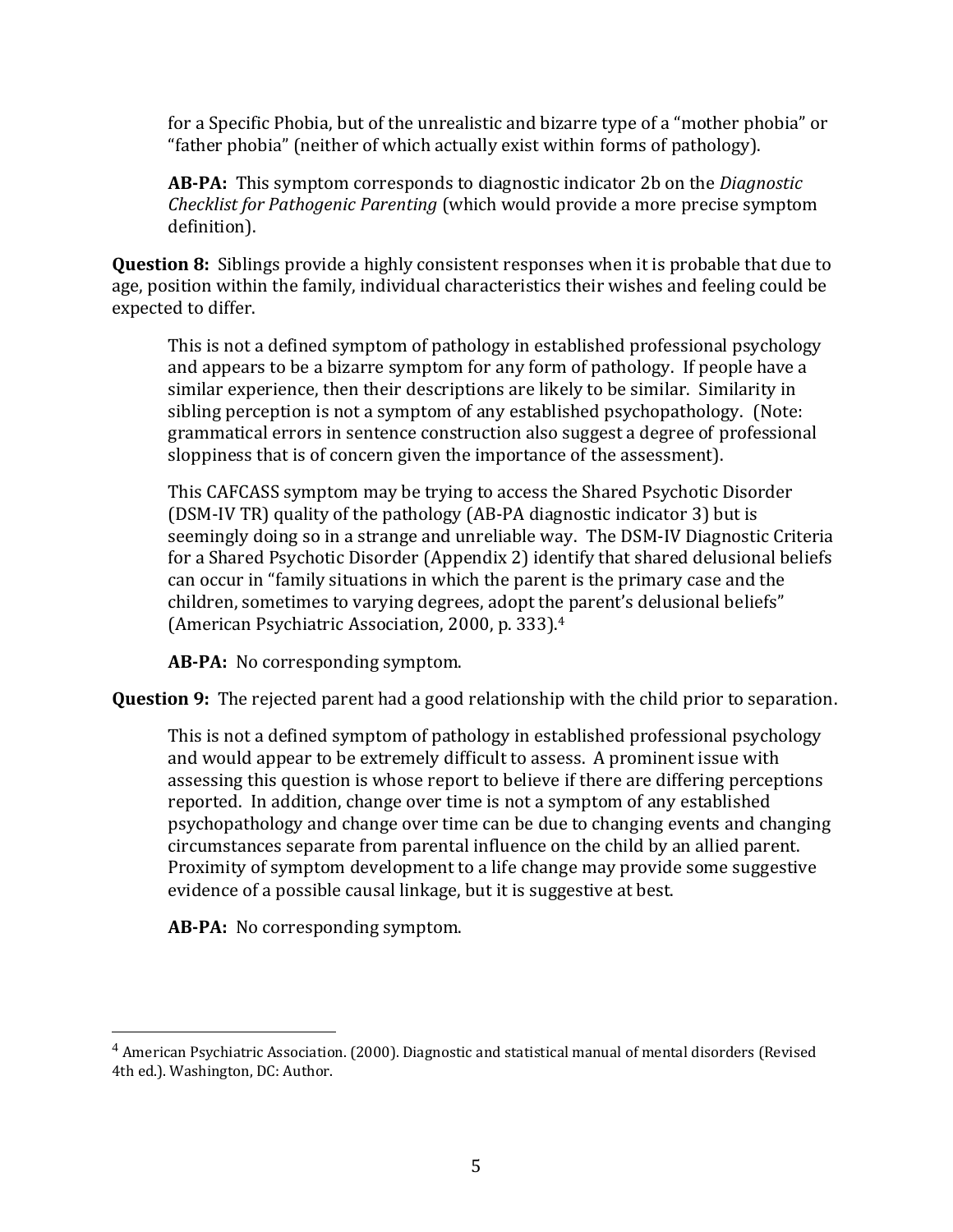**Question 10:** Emotional warmth from the resident parent directly correlates with the child remaining resistant to contact

This is not a defined symptom of pathology in established professional psychology and it would appear to be extremely difficult to assess and reliably document a correlation of this kind.

This symptom appears to be seeking to document either the possible psychological control of the child, the possibility of an enmeshed parent-child bond with the allied ("resident") parent, or the possibility of a role-reversal relationship in which the child is being used as a "regulatory object" to meet the needs of the allied ("resident") parent. It may also be trying to seek one aspect of possible manipulative parental reinforcement by the allied parent of the child's induced rejection of the other parent. It is unclear, however, how this symptom could be reliably assessed and documented.

**AB-PA:** No corresponding symptom.

### **Conclusion**

The *Impact of Parental Conflict Tool* appears to be a haphazard collection of symptoms that employs no underlying organizational conceptual framework in guiding the development or use of the questions (i.e., no construct validity).

If a professional-level assessment and documentation of the pathology traditionally called "parental alienation" is sought, it is recommended that the symptom criteria of AB-PA (both the three definitive diagnostic indicators of AB-PA and the 12 Associated Clinical Signs) be assessed and documented using the *Diagnostic Checklist for Pathogenic Parenting* (Appendix 1). The three symptom features of AB-PA as identified in the *Diagnostic Checklist for Pathogenic Parenting* all represent standard and established mental health symptoms that are fully within the scope of practice for assessment by all mental health professionals (i.e., attachment system suppression, personality disorder traits, delusional belief systems), and the conceptual organizing framework for the origins of the three diagnostic indicators (and 12 Associated Clinical Signs) of AB-PA are fully described and elaborated from entirely within standard and established constructs and principles of professional psychology (Childress, 2015).

If some reason argues for the continued use of the apparently haphazard assessment approach offered by the *Impact of Parental Conflict Tool,* then it is recommended that the *Diagnostic Checklist for Pathogenic Parenting* be added to provide greater clarity to the child's symptom features. In addition, when assessing the pathology surrounding AB-PA (an attachment-based model of "parental alienation"), it is recommended that the parenting practices of the targeted-rejected parent be documented using the *Parenting Practice Rating Scale* (Appendix 3).

 $\mathbb{R}$ 

Craig Childress, Psy.D. Clinical Psychologist, PSY 18857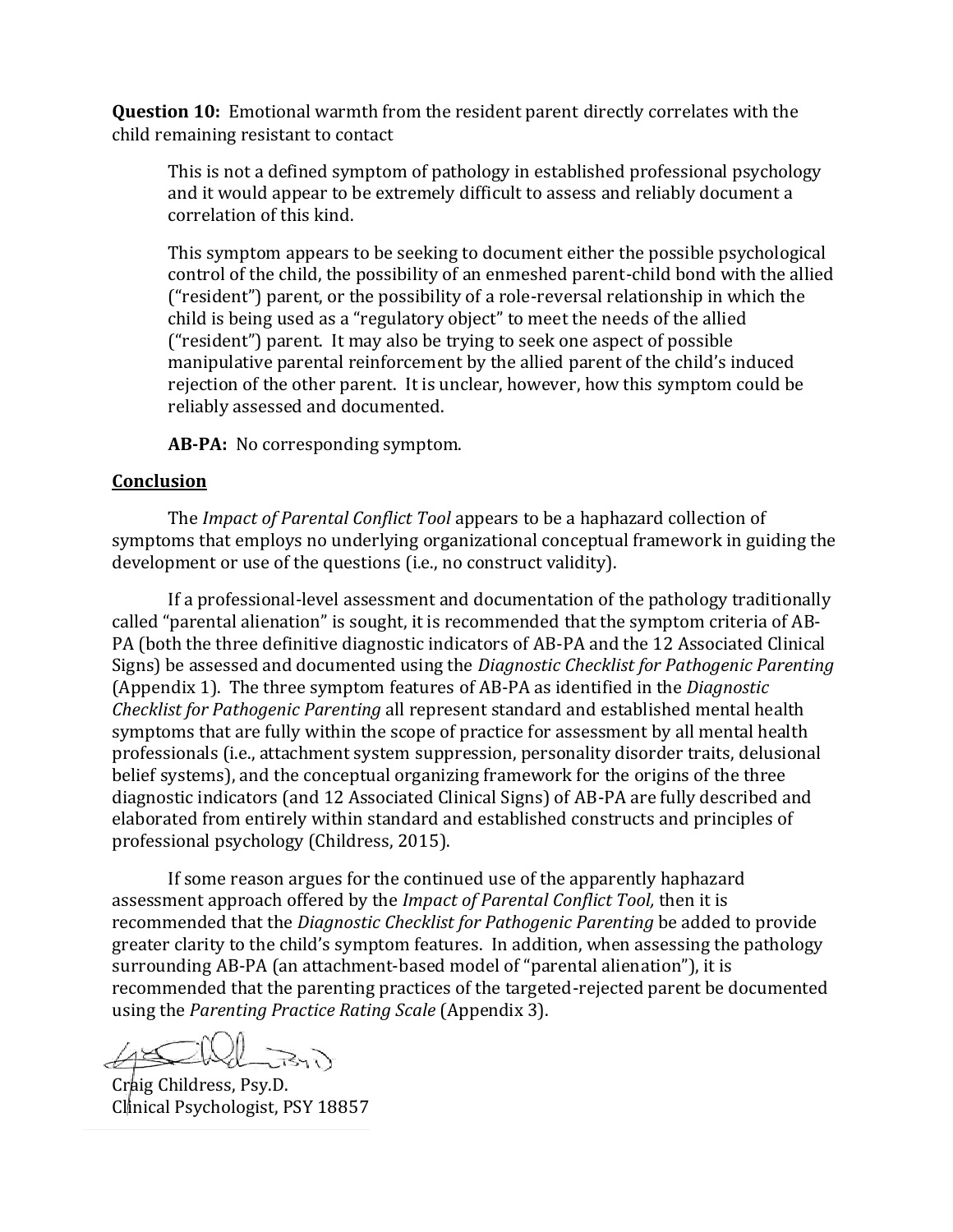Appendix 1: Diagnostic Checklist for Pathogenic Parenting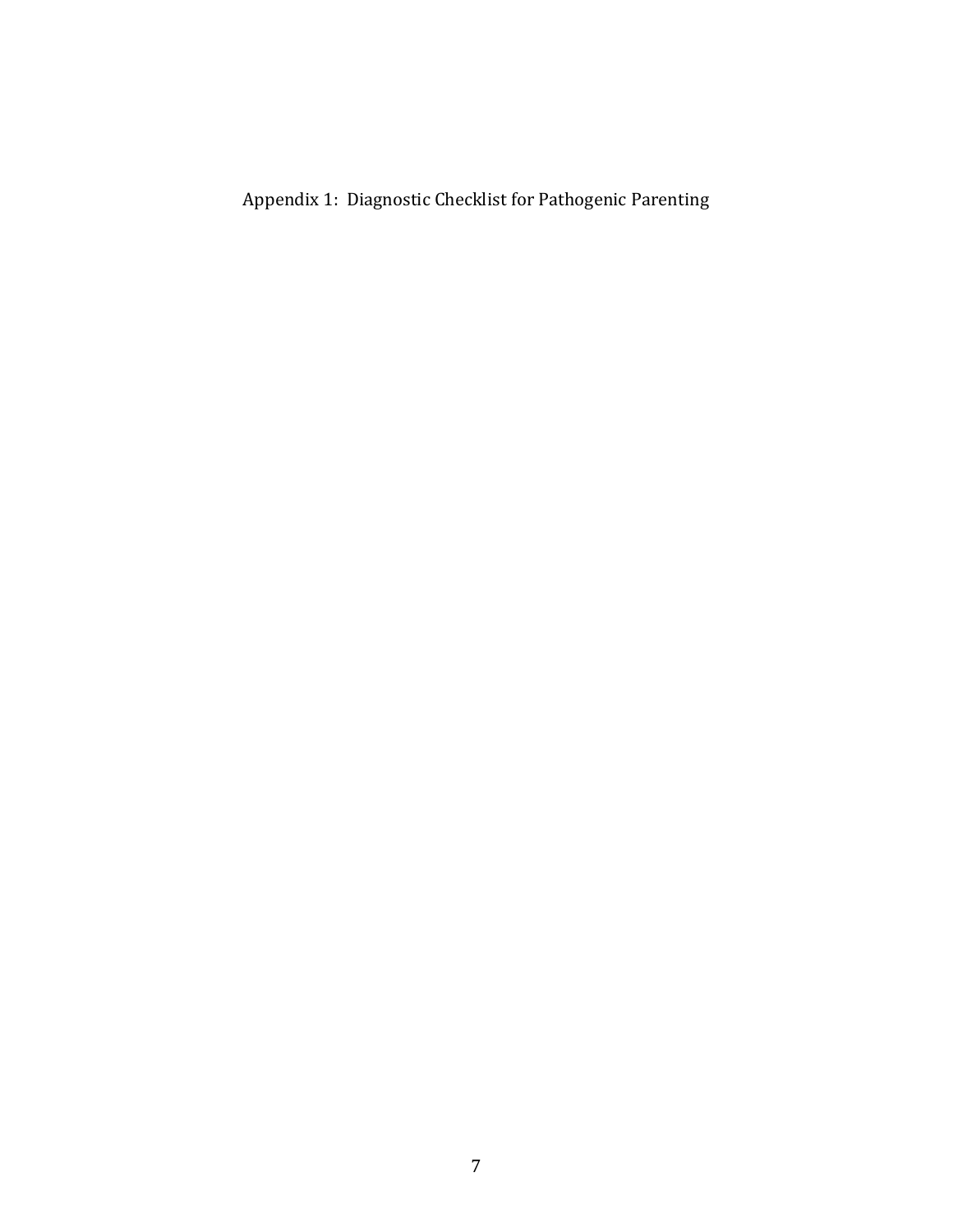### Diagnostic Checklist for Pathogenic Parenting: Extended Version

C.A. Childress, Psy.D. (2015)

All three of the diagnostic indicators must be present (either 2a OR 2b) for a clinical diagnosis of attachment-based "parental alienation." Sub-threshold clinical presentations can be further evaluated using a "Response to Intervention" trial.

### **1. Attachment System Suppression**

| Present | Sub-<br>Threshold | Absent                                          | The child's symptoms evidence a selective and targeted suppression of<br>the normal-range functioning of the child's attachment bonding<br>motivations toward one parent, the targeted-rejected parent, in which<br>the child seeks to entirely terminate a relationship with this parent<br>(i.e., a child-initiated cutoff in the child's relationship with a normal-<br>range and affectionally available parent).                                    |
|---------|-------------------|-------------------------------------------------|----------------------------------------------------------------------------------------------------------------------------------------------------------------------------------------------------------------------------------------------------------------------------------------------------------------------------------------------------------------------------------------------------------------------------------------------------------|
|         |                   |                                                 | Secondary Criterion: Normal-Range Parenting:                                                                                                                                                                                                                                                                                                                                                                                                             |
| yes     | no                |                                                 | The parenting practices of the targeted-rejected parent are assessed to be broadly<br>normal-range, with due consideration given to the wide spectrum of acceptable<br>parenting that is typically displayed in normal-range families.                                                                                                                                                                                                                   |
|         |                   |                                                 | Normal-range parenting includes the legitimate exercise of parental prerogatives in<br>establishing desired family values through parental expectations for desired child<br>behavior and normal-range discipline practices.                                                                                                                                                                                                                             |
|         |                   | <u><b>2(a). Personality Disorder Traits</b></u> |                                                                                                                                                                                                                                                                                                                                                                                                                                                          |
| Present | Sub-<br>Threshold | Absent                                          |                                                                                                                                                                                                                                                                                                                                                                                                                                                          |
|         |                   |                                                 | The child's symptoms evidence all five of the following<br>narcissistic/(borderline) personality disorder features displayed<br>toward the targeted-rejected parent.                                                                                                                                                                                                                                                                                     |
|         | Sub-Criterion Met |                                                 |                                                                                                                                                                                                                                                                                                                                                                                                                                                          |
| yes     | no                |                                                 |                                                                                                                                                                                                                                                                                                                                                                                                                                                          |
| $\Box$  | $\Box$            |                                                 | Grandiosity: The child displays a grandiose perception of occupying an<br>inappropriately elevated status in the family hierarchy that is above the targeted-<br>rejected parent from which the child feels empowered to sit in judgment of the<br>targeted-rejected parent as both a parent and as a person.                                                                                                                                            |
|         |                   | and rejection of this parent.                   | <b>Absence of Empathy:</b> The child displays a complete absence of empathy for the<br>emotional pain being inflicted on the targeted-rejected parent by the child's hostility                                                                                                                                                                                                                                                                           |
|         |                   | failures                                        | <b>Entitlement:</b> The child displays an over-empowered sense of entitlement in which<br>the child expects that his or her desires will be met by the targeted-rejected parent to<br>the child's satisfaction, and if the rejected parent fails to meet the child's entitled<br>expectations to the child's satisfaction then the child feels entitled to enact a<br>retaliatory punishment on the rejected parent for the child's judgment of parental |
|         |                   |                                                 | Haughty and Arrogant Attitude: The child displays an attitude of haughty<br>arrogance and contemptuous disdain for the targeted-rejected parent.                                                                                                                                                                                                                                                                                                         |
|         |                   | inadequate parent.                              | <b>Splitting:</b> The child evidences polarized extremes of attitude toward the parents, in<br>which the supposedly "favored" parent is idealized as the all-good and nurturing<br>parent while the rejected parent is entirely devalued as the all-bad and entirely                                                                                                                                                                                     |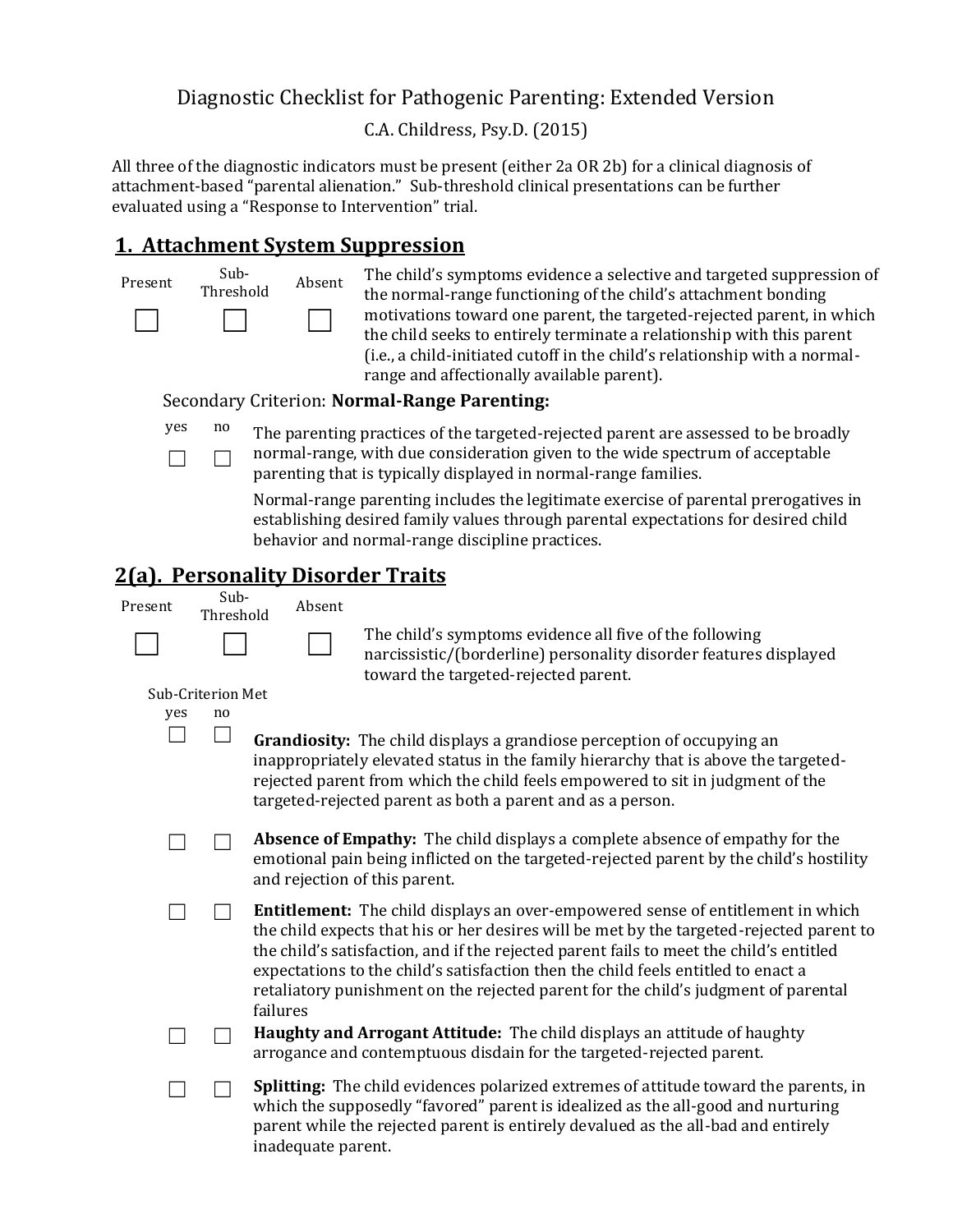### **2(b). Phobic Anxiety Toward a Parent**

| Present                      | Sub-<br>Threshold    | Absent                                                                                                                                                                                                 |                                                                                                                                                                                                                                                                                       |  |  |
|------------------------------|----------------------|--------------------------------------------------------------------------------------------------------------------------------------------------------------------------------------------------------|---------------------------------------------------------------------------------------------------------------------------------------------------------------------------------------------------------------------------------------------------------------------------------------|--|--|
|                              |                      |                                                                                                                                                                                                        | The child's symptoms evidence an extreme and excessive anxiety<br>toward the targeted-rejected parent that meets the following DSM-5<br>diagnostic criteria for a specific phobia:                                                                                                    |  |  |
|                              | <b>Criterion Met</b> |                                                                                                                                                                                                        |                                                                                                                                                                                                                                                                                       |  |  |
| yes                          | no                   |                                                                                                                                                                                                        |                                                                                                                                                                                                                                                                                       |  |  |
|                              |                      |                                                                                                                                                                                                        | Persistent Unwarranted Fear: The child displays a persistent and unwarranted fear<br>of the targeted-rejected parent that is cued either by the presence of the targeted<br>parent or in anticipation of being in the presence of the targeted parent                                 |  |  |
|                              |                      | Severe Anxiety Response: The presence of the targeted-rejected parent almost<br>invariably provokes an anxiety response which can reach the levels of a situationally<br>provoked panic attack.        |                                                                                                                                                                                                                                                                                       |  |  |
|                              |                      | Avoidance of Parent: The child seeks to avoid exposure to the targeted parent due to<br>the situationally provoked anxiety or else endures the presence of the targeted parent<br>with great distress. |                                                                                                                                                                                                                                                                                       |  |  |
| <b>3. Fixed False Belief</b> |                      |                                                                                                                                                                                                        |                                                                                                                                                                                                                                                                                       |  |  |
| Present                      | Sub-<br>Threshold    | Absent                                                                                                                                                                                                 |                                                                                                                                                                                                                                                                                       |  |  |
|                              |                      |                                                                                                                                                                                                        | The child's symptoms display an intransigently held, fixed and false<br>belief regarding the fundamental parental inadequacy of the targeted-<br>rejected parent in which the child characterizes a relationship with the<br>targeted-rejected parent as being somehow emotionally or |  |  |

psychologically "abusive" of the child. While the child may not explicitly use the term "abusive," the implication of emotional or psychological abuse is contained within the child's belief system and is not warranted based on the assessed parenting practices of the targeted-rejected parent (which are assessed to be broadly normalrange).

### **DSM-5 Diagnosis**

If the three diagnostic indicators of attachment-based "parental alienation" are present in the child's symptom display (either 2a or 2b), the appropriate DSM-5 diagnosis is:

### DSM-5 Diagnosis

309.4 Adjustment Disorder with mixed disturbance of emotions and conduct

V61.20 Parent-Child Relational Problem

V61.29 Child Affected by Parental Relationship Distress

V995.51 Child Psychological Abuse, Confirmed (pathogenic parenting)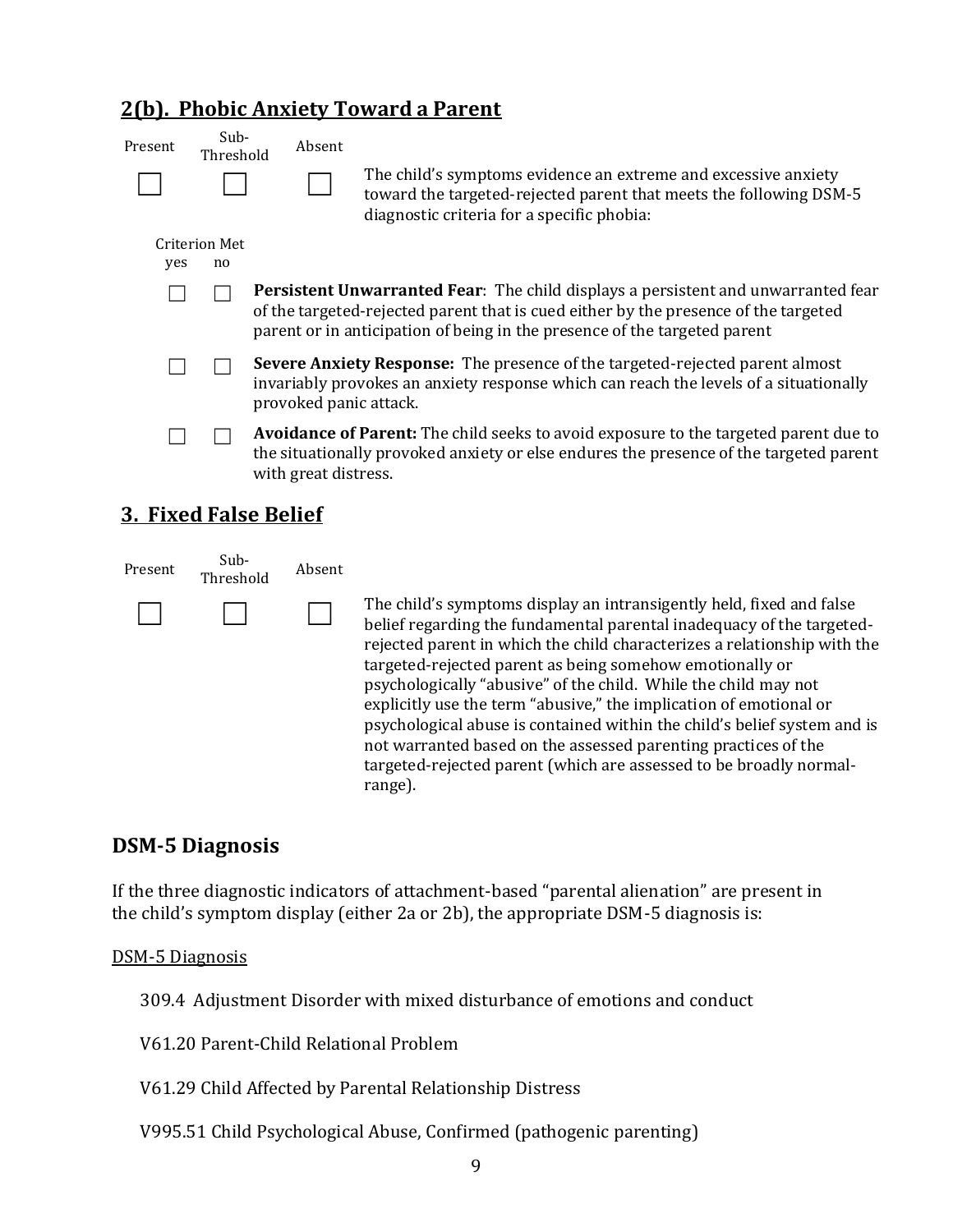# **Checklist of Associated Clinical Signs (ACS)**

| evident | not<br>evident |                                                                            |                |                                                          |
|---------|----------------|----------------------------------------------------------------------------|----------------|----------------------------------------------------------|
|         |                | ACS 1: Use of the Word "Forced"                                            |                |                                                          |
|         |                | ACS 2: Enhancing Child Empowerment to Reject the Other Parent              |                |                                                          |
|         |                | evident                                                                    | not<br>evident |                                                          |
|         |                |                                                                            |                | "Child should decide on visitation"                      |
|         |                |                                                                            |                | "Listen to the child"                                    |
|         |                |                                                                            |                | Advocating for child testimony                           |
|         |                | ACS 3: The Exclusion Demand                                                |                |                                                          |
|         |                | ACS 4: Parental Replacement                                                |                |                                                          |
|         |                | ACS 5: The Unforgivable Event                                              |                |                                                          |
|         |                | ACS 6: Liar - "Fake"                                                       |                |                                                          |
|         |                | ACS 7: Themes for Rejection                                                |                |                                                          |
|         |                | evident                                                                    | not<br>evident |                                                          |
|         |                |                                                                            |                | <b>Too Controlling</b>                                   |
|         |                |                                                                            |                | Anger management                                         |
|         |                |                                                                            |                | Targeted parent doesn't take<br>responsibility/apologize |
|         |                |                                                                            |                | New romantic relationship neglects the child             |
|         |                |                                                                            |                | Prior neglect of the child by the parent                 |
|         |                |                                                                            |                | Vague personhood of the targeted parent                  |
|         |                |                                                                            |                | Non-forgivable grudge                                    |
|         |                |                                                                            |                | Not feeding the child                                    |
|         |                | ACS 8: Unwarranted Use of the Word "Abuse"                                 |                |                                                          |
|         |                | ACS 9: Excessive Texting, Phone Calls, and Emails                          |                |                                                          |
|         |                | ACS 10: Role-Reversal Use of the Child ("It's not me, it's the child who") |                |                                                          |
|         |                | ACS 11: Targeted Parent "Deserves" to be Rejected                          |                |                                                          |
|         |                | ACS 12: Allied Parent Disregards Court Orders and Court Authority          |                |                                                          |
|         |                | evident                                                                    | not<br>evident |                                                          |
|         |                |                                                                            |                | Child disregard of court orders for custody              |
|         |                |                                                                            |                | Child runaway behavior from the targeted parent          |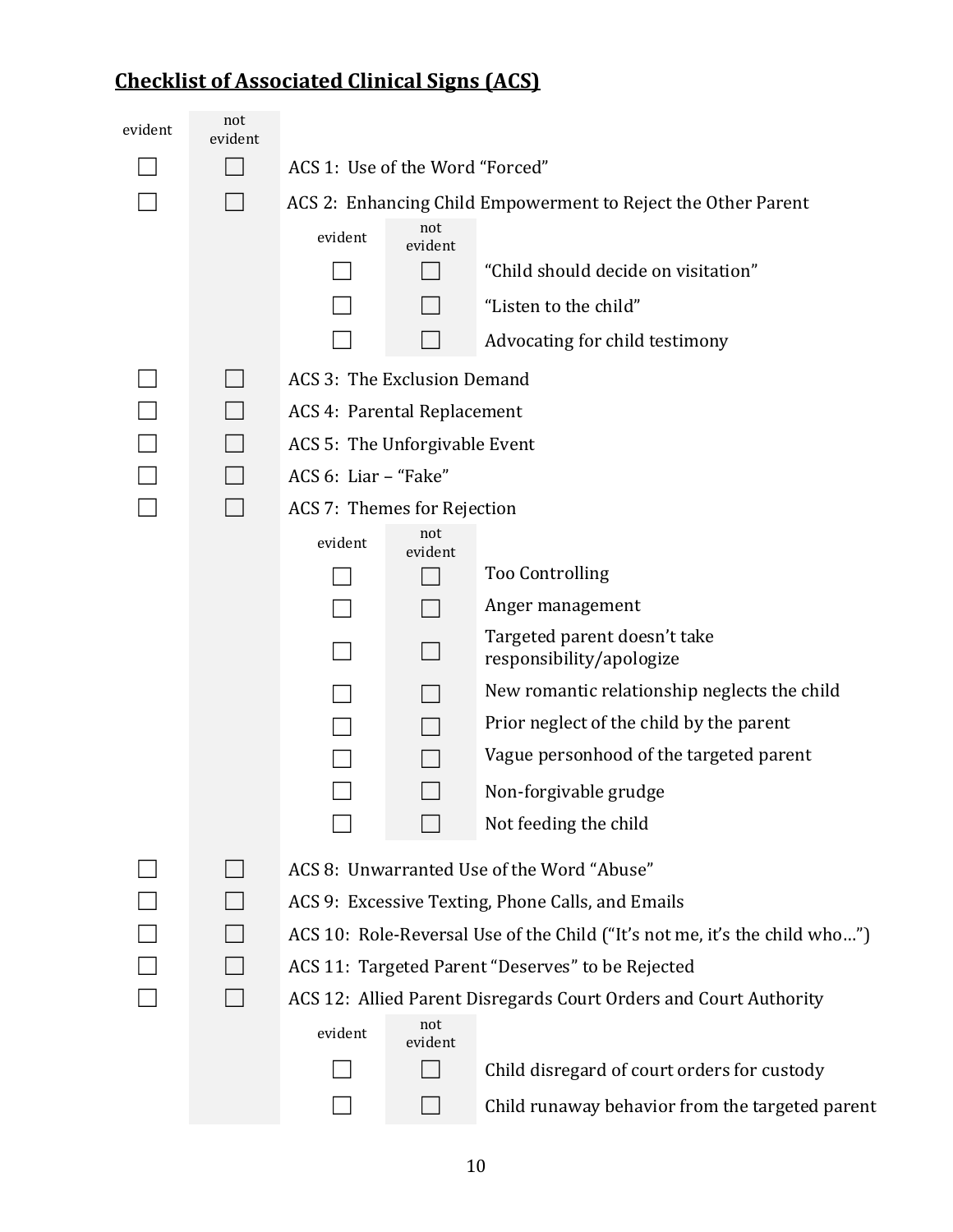Appendix 2: DSM-IV TR Diagnostic Criteria for a Shared Psychotic Disorder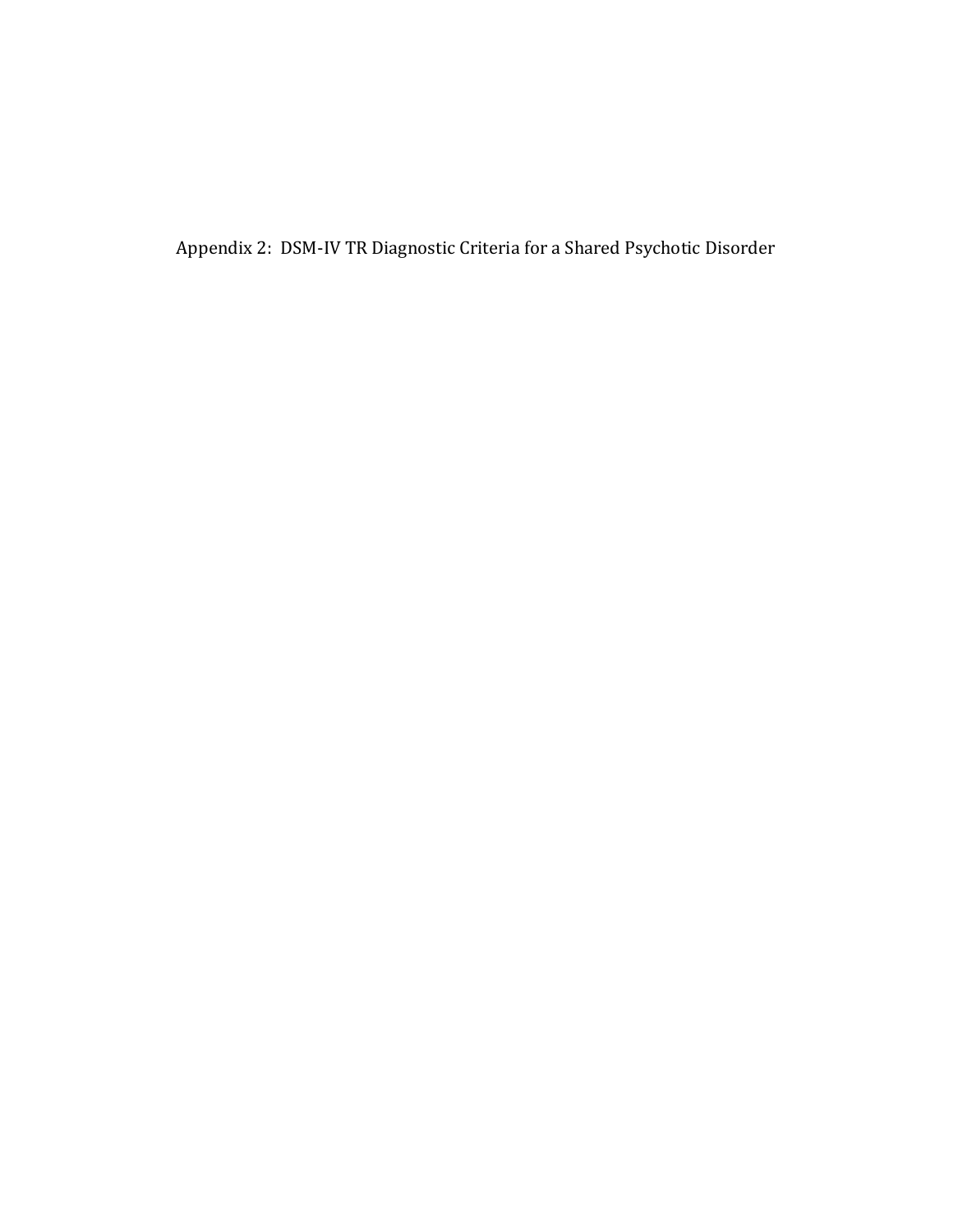Information Regarding the Diagnosis of a Shared Psychotic Disorder

DSM-IV TR Diagnosis (selected text: emphasis added):

American Psychiatric Association. (2000). Diagnostic and statistical manual of mental disorders (Revised 4th ed.). Washington, DC: Author.

### Shared Psychotic Disorder

"The essential features of Shared Psychotic Disorder (Folie a Deux) is a delusion<sup>5</sup> that develops in an individual who is involved in a close relationship with another person (sometimes termed **the "inducer"** or "the primary case") who already has a Psychotic Disorder with prominent delusions (Criteria A)." (p. 332)

**"Usually the primary case in Shared Psychotic Disorder is dominant in the relationship** and **gradually imposes<sup>6</sup>** the delusional system on the more passive and initially healthy second person. Individuals who come to share delusional beliefs are **often related by blood** or marriage and have lived together for a long time, sometimes in relative isolation. **If the relationship with the primary case is interrupted, the delusional beliefs of the other individual usually diminish or disappear.** Although most commonly seen in relationships of only two people, Shared Psychotic Disorder can occur in larger number of individuals, especially in **family situations in which the parent is the primary case and the children, sometimes to varying degrees, adopt the parent's delusional beliefs**." (p. 333)

#### Associated Features and Disorders

**"Aside from the delusional beliefs, behavior is usually not otherwise odd or unusual** in Shared Psychotic Disorder. Impairment is often less severe in individuals with Shared Psychotic Disorder than in the primary case." (p. 333)

### Prevalence

"Little systematic information about the prevalence of Shared Psychotic Disorder is available. This disorder is rare in clinical settings, although **it has been argued that some cases go unrecognized**." (p. 333)

### Course

 $\overline{a}$ 

"Without intervention, **the course is usually chronic**, because this disorder most commonly occurs in relationships that are long-standing and resistant to change. **With separation from the primary case, the individual's delusional beliefs disappear**, 7 sometimes quickly and sometimes quite slowly." (p. 333)

<sup>5</sup> Definition of Delusion: Oxford Dictionary (http://oxforddictionaries.com/) Delusion: an idiosyncratic belief or impression that is firmly maintained despite being contradicted by what is generally accepted as reality or rational argument, typically a symptom of mental disorder; MedlinePlus Medical Dictionary (U.S. National Library of Medicine & National Institutes of Health; www.nlm.nih.gov/medlineplus/mplusdictionary.html) Delusion 2: a false belief regarding the self or persons or objects outside the self that persists despite the facts and occurs in some psychotic states

<sup>6</sup> Childress comment: The term "inducer" and the phrase "gradually imposes" seemingly suggest the cause of the Shared Psychotic Disorder.

<sup>7</sup> Childress comment: The statements that "If the relationship with the primary case is interrupted, the delusional beliefs of the other individual usually diminish or disappear" and "With separation from the primary case, the individual's delusional beliefs disappear" seemingly suggest treatment recommendations.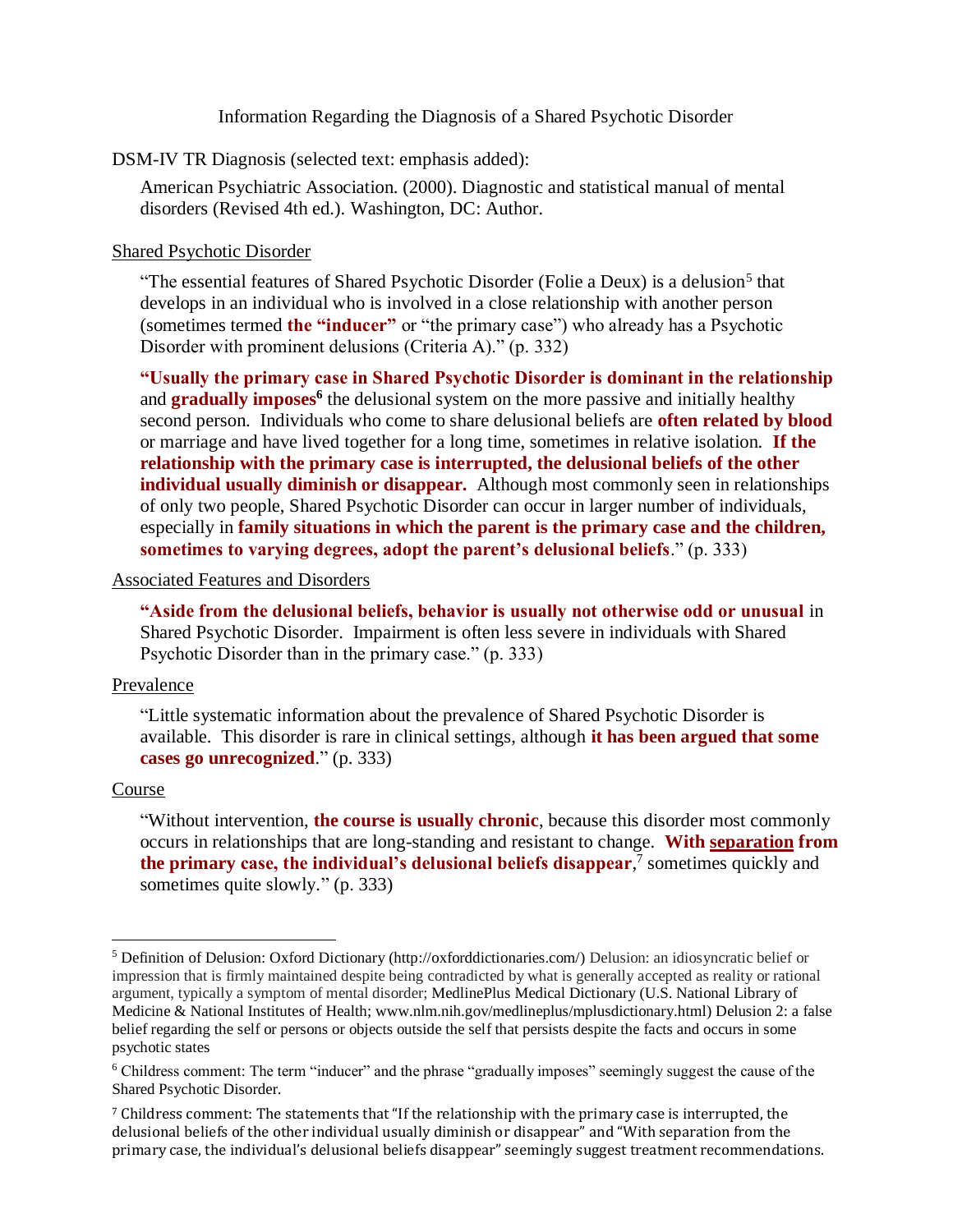#### DSM-IV TR Diagnostic Criteria

American Psychiatric Association. (2000). Diagnostic and statistical manual of mental disorders (Revised 4th ed.). Washington, DC: Author.

Diagnostic criteria for 297.3 Shared Psychotic Disorder

- A. A delusion develops in an individual in the context of a close relationship with another person(s), who has an already-established delusion.
- B. The delusion is similar in content to the person who already has the established delusion
- C. The disturbance is not better accounted for by… (p. 334)

Diagnostic criteria for 297.1 Delusional Disorder (emphasis added)

- A. **Nonbizarre** delusions (i.e., **involving situations that occur in real life**, such as being followed, poisoned, infected, loved at a distance, or deceived by spouse or lover, or having a disease) of at least 1 month's duration.
- B. Criterion A for Schizophrenia has never been met. Note: Tactile and olfactory hallucinations may be present in Delusional Disorder if they are related to the delusional theme.
- C. Apart from the impact of the delusion(s) or its ramifications, functioning is not markedly impaired and **behavior is not obviously odd or bizarre**.
- D. If [mood](http://www.behavenet.com/capsules/disorders/mood.htm) episodes have occurred concurrently with delusions, their total duration has been brief relative to the duration of the delusional periods.
- E. The disturbance is not due to the direct physiological effects of a [substance](http://www.behavenet.com/capsules/treatments/drugs/drug.htm) (e.g., a drug of abuse, a medication) or a general medical condition.

Specify type (the following types are assigned based on the predominant delusional theme):

[Erotomanic Type:](http://www.behavenet.com/capsules/disorders/DDErotomanic%20Type.htm) delusions that another person, usually of higher status, is in love with the individual

[Grandiose Type:](http://www.behavenet.com/capsules/disorders/DDGrandiose%20Type.htm) delusions of inflated worth, power, knowledge, identity, or special relationship to a deity or famous person

[Jealous Type:](http://www.behavenet.com/capsules/disorders/DDJealous%20Type.htm) delusions that the individual's sexual partner is unfaithful

### **Persecutory Type: delusions that the person (or someone to whom the person is close) is being malevolently treated in some way**

[Somatic Type:](http://www.behavenet.com/capsules/disorders/DDSomatic%20Type.htm) delusions that the person has some physical defect or general medical condition

[Mixed Type:](http://www.behavenet.com/capsules/disorders/DDMixed%20Type.htm) delusions characteristic of more than one of the above types but no one theme predominates

Unspecified Type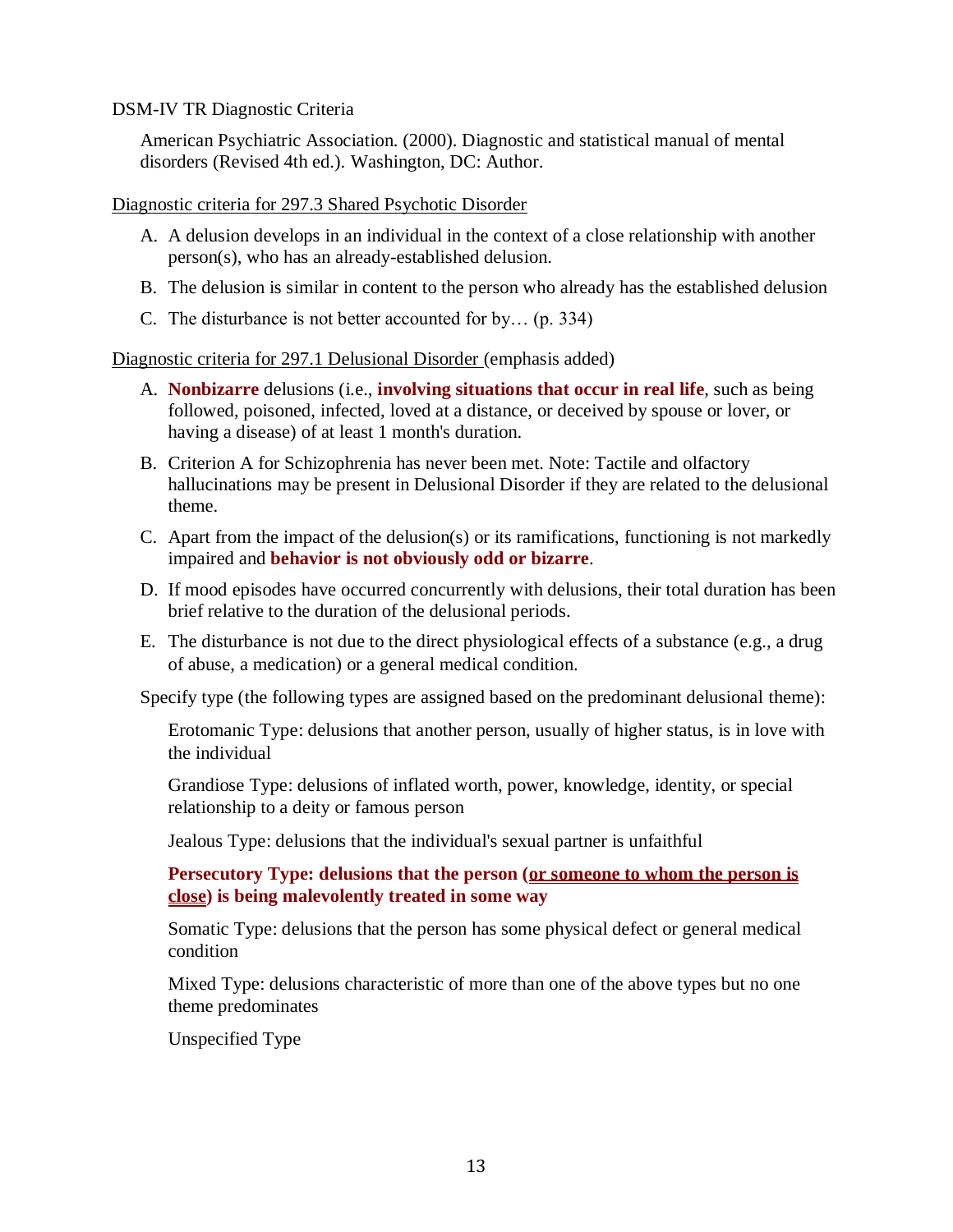Appendix 2: Parenting Practices Rating Scale (for documenting the parenting practices of the targeted-rejected parent)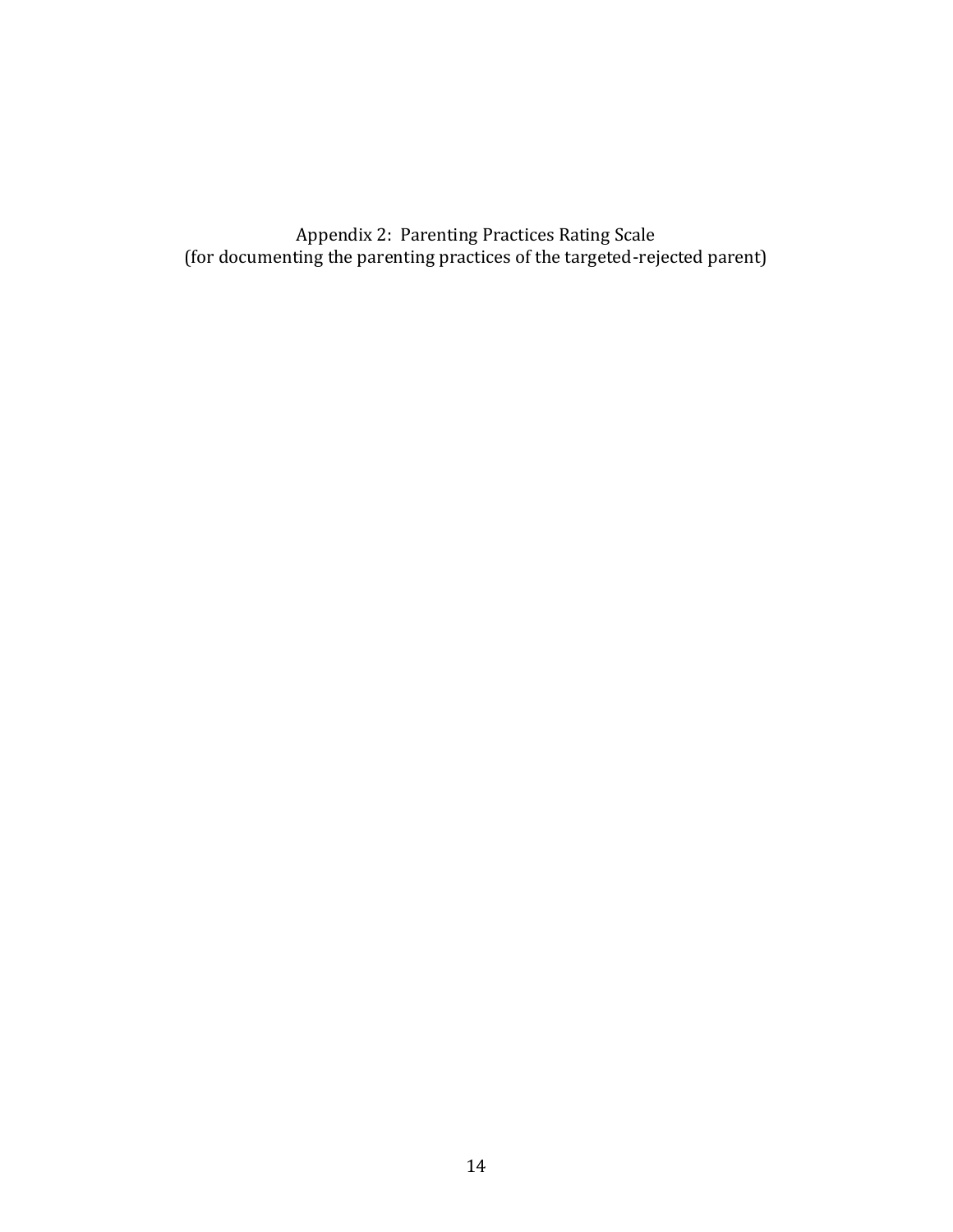# Parenting Practices Rating Scale

C.A Childress, Psy.D. (2016)

| Name of Parent: |                |                          |                                                                                                                                                                                                                                                                                                                                                                                                                | Date: |
|-----------------|----------------|--------------------------|----------------------------------------------------------------------------------------------------------------------------------------------------------------------------------------------------------------------------------------------------------------------------------------------------------------------------------------------------------------------------------------------------------------|-------|
|                 | Name of Rater: |                          |                                                                                                                                                                                                                                                                                                                                                                                                                |       |
|                 |                | Indicate all that apply. |                                                                                                                                                                                                                                                                                                                                                                                                                |       |
|                 |                |                          | Child Abuse Ratings: Do not indicate child abuse is present unless allegations have been<br>confirmed. In cases of abuse allegations that have neither been confirmed nor disconfirmed,<br>or that are unfounded, use Allegation subheading rating not Category rating.                                                                                                                                        |       |
|                 |                | Level 1: Child Abuse     |                                                                                                                                                                                                                                                                                                                                                                                                                |       |
|                 | 1.             | ΙI<br>$\blacksquare$     | <b>Sexual Abuse</b><br>As defined by legal statute.<br>Allegation: Neither confirmed nor disconfirmed<br>Allegation: Unfounded                                                                                                                                                                                                                                                                                 |       |
|                 | 2.             | - 1<br>- 1               | <b>Physical Abuse</b><br>Hitting the child with a closed fist; striking the child with an open hand or a closed fist around the<br>head or shoulders; striking the child with sufficient force to leave bruises; striking the child with any<br>instrument (weapon) such as kitchen utensils, paddles, straps, belts, or cords.<br>Allegation: Neither confirmed nor disconfirmed<br>Allegation: Unfounded     |       |
|                 | 3.             | - 1<br>l I               | <b>Emotional Abuse</b><br>Frequent verbal degradation of the child as a person in a hostile and demeaning tone; frequent<br>humiliation of the child.<br>Allegation: Neither confirmed nor disconfirmed<br>Allegation: Unfounded                                                                                                                                                                               |       |
|                 | 4.             | П                        | <b>Psychological Abuse</b><br>Pathogenic parenting that creates significant psychological or developmental pathology in the child<br>in order to meet the emotional and psychological needs of the parent, including a role-reversal use of<br>the child as a regulatory object for the parent's emotional and psychological needs.<br>Allegation: Neither confirmed nor disconfirmed<br>Allegation: Unfounded |       |
|                 | 5.             | Neglect                  | Failure to provide for the child's basic needs for food, shelter, safety, and general care.<br>Allegation: Neither confirmed nor disconfirmed<br>Allegation: Unfounded                                                                                                                                                                                                                                         |       |
| 6.              |                |                          | Domestic Violence Exposure<br>Repeated traumatic exposure of the child to one parent's violent physical assaults toward the other<br>parent or to the repeated emotional degradation (emotional abuse) of the other parent.                                                                                                                                                                                    |       |
|                 |                |                          | Allegation: Neither confirmed nor disconfirmed<br>Allegation: Unfounded                                                                                                                                                                                                                                                                                                                                        |       |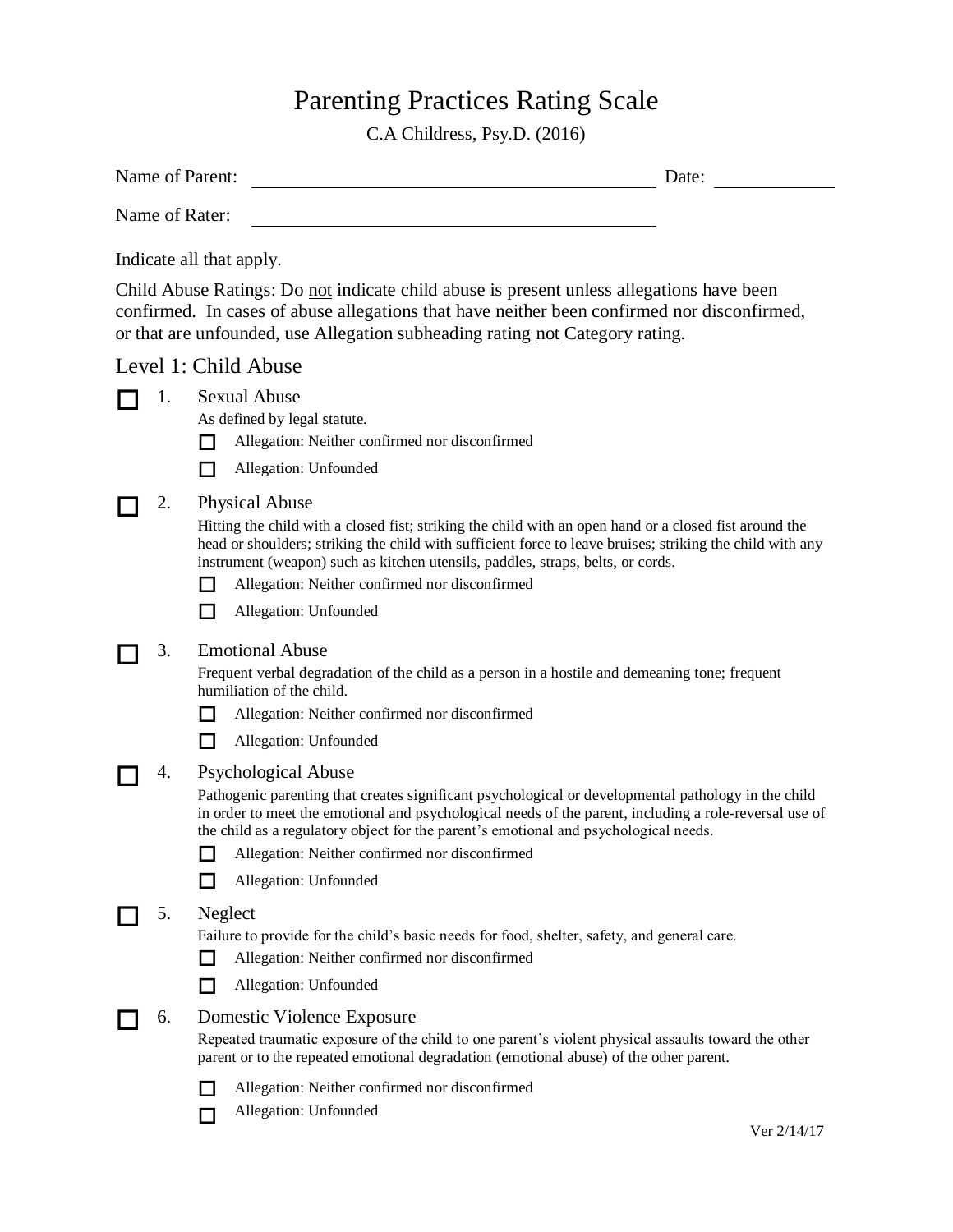# Level 2: Severely Problematic Parenting

| 7.  | <b>Overly Strict Discipline</b><br>Parental discipline practices that are excessively harsh and over-controlling, such as inflicting severe physical<br>discomfort on the child through the use of stress postures, using shaming techniques, or confining the child in<br>an enclosed area for excessively long periods (room time-outs are not overly strict discipline). |  |
|-----|-----------------------------------------------------------------------------------------------------------------------------------------------------------------------------------------------------------------------------------------------------------------------------------------------------------------------------------------------------------------------------|--|
| 8.  | <b>Overly Hostile Parenting</b><br>Frequent displays (more days than not) of excessive parental anger (a 6 or above on a 10-point subjective<br>scale).                                                                                                                                                                                                                     |  |
| 9.  | <b>Overly Disengaged Parenting</b><br>Repeated failure to provide parental supervision and/or age-appropriate limits on the child's behavior and<br>activities; parental major depression or substance abuse problems.                                                                                                                                                      |  |
| 10. | <b>Overly Involved-Intrusive Parenting</b><br>Enmeshed, over-intrusive, and/or over-anxious parenting that violates the psychological self-integrity of the<br>child; role-reversal use of the child as a regulatory object for the parent's anxiety or narcissistic needs.                                                                                                 |  |
| 11. | Family Context of High Inter-Spousal Conflict<br>Repeated exposure of the child to high inter-spousal conflict that includes excessive displays of inter-spousal<br>anger.                                                                                                                                                                                                  |  |
|     | Level 3: Problematic Parenting                                                                                                                                                                                                                                                                                                                                              |  |
| 12. | Harsh Discipline<br>Excessive use of strict discipline practices in the context of limited displays of parental affection; limited use<br>of parental praise, encouragement, and expressions of appreciation.                                                                                                                                                               |  |
| 13. | <b>High-Anger Parenting</b><br>Chronic parental irritability and anger and minimal expressions of parental affection.                                                                                                                                                                                                                                                       |  |
| 14. | <b>Uninvolved Parenting</b><br>Disinterested lack of involvement with the child; emotionally disengaged parenting; parental depression.                                                                                                                                                                                                                                     |  |
| 15. | Anxious or Over-Involved Parenting<br>Intrusive parenting that does not respect interpersonal boundaries.                                                                                                                                                                                                                                                                   |  |
| 16. | <b>Overwhelmed Parenting</b><br>The parent is overwhelmed by the degree of child emotional-behavioral problems and cannot develop an<br>effective response to the child's emotional-behavioral issues.                                                                                                                                                                      |  |
| 17. | Family Context of Elevated Inter-Spousal Conflict<br>Chronic child exposure to moderate-level inter-spousal conflict and anger or intermittent explosive episodes<br>of highly angry inter-spousal conflict (intermittent spousal conflicts involving moderate anger that are<br>successfully resolved are normal-range and are not elevated inter-spousal conflict).       |  |
|     | Level 4: Positive Parenting                                                                                                                                                                                                                                                                                                                                                 |  |
| 18. | Affectionate Involvement – Structured Spectrum<br>Parenting includes frequent displays of parental affection and clearly structured rules and expectations for<br>the child's behavior. Appropriate discipline follows from clearly defined and appropriate rules.                                                                                                          |  |
| 19. | Affectionate Involvement – Dialogue Spectrum<br>Parenting includes frequent displays of parental affection and <i>flexibly negotiated</i> rules and expectations for<br>the child's behavior. Parenting emphasizes dialogue, negotiation, and flexibility.                                                                                                                  |  |
| 20. | Affectionate Involvement – Balanced<br>Parenting includes frequent displays of parental affection and parenting effectively balances structured<br>discipling with floyible perent child dialogue                                                                                                                                                                           |  |

discipline with flexible parent-child dialogue.